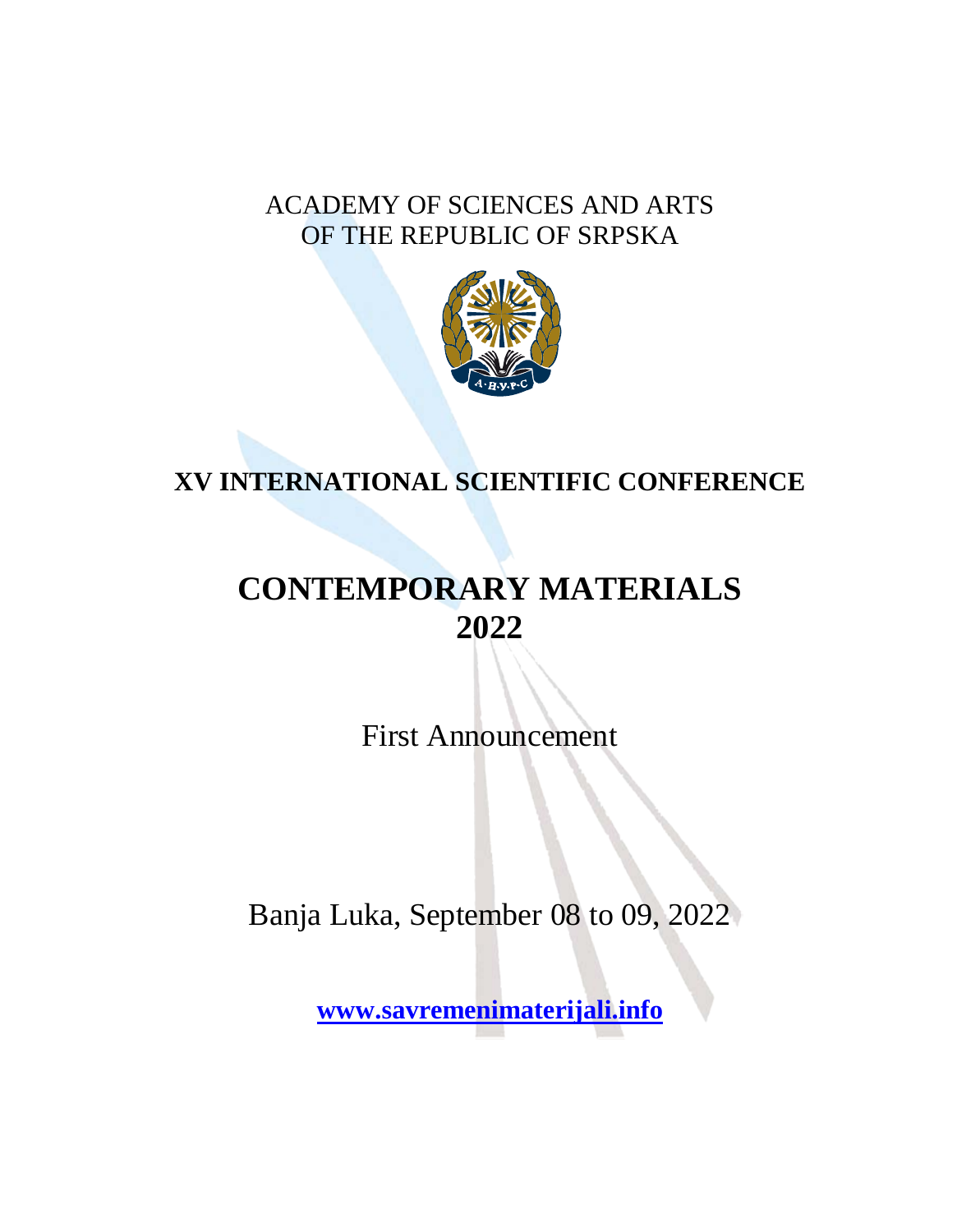#### **Organizers of the Scientific Conference**

The Academy of Sciences and Arts of the Republic of Srpska is the organizer of the conference, with the support of Ministry for Science and Technological Development, Higher Education and Information Society.

#### **Goal of the Conference**

The conference will focus on comprehensive and multidisciplinary consideration of current developments in the field of contemporary materials and their application in science, technology and industry.

### **Organizational Board**

Academician Dragoljub Mirjanić, president Academician Rajko Kuzmanović Srđan Rajčević, M.Sc. Academician Branko Škundrić Academician Neđo Đurić Academician Esad Jakupović Prof. Ludvik Toplak, PhD Prof. Zoran Rajilić, PhD Prof. Vlado Đajić, PhD Prof. Saša Vujnović, PhD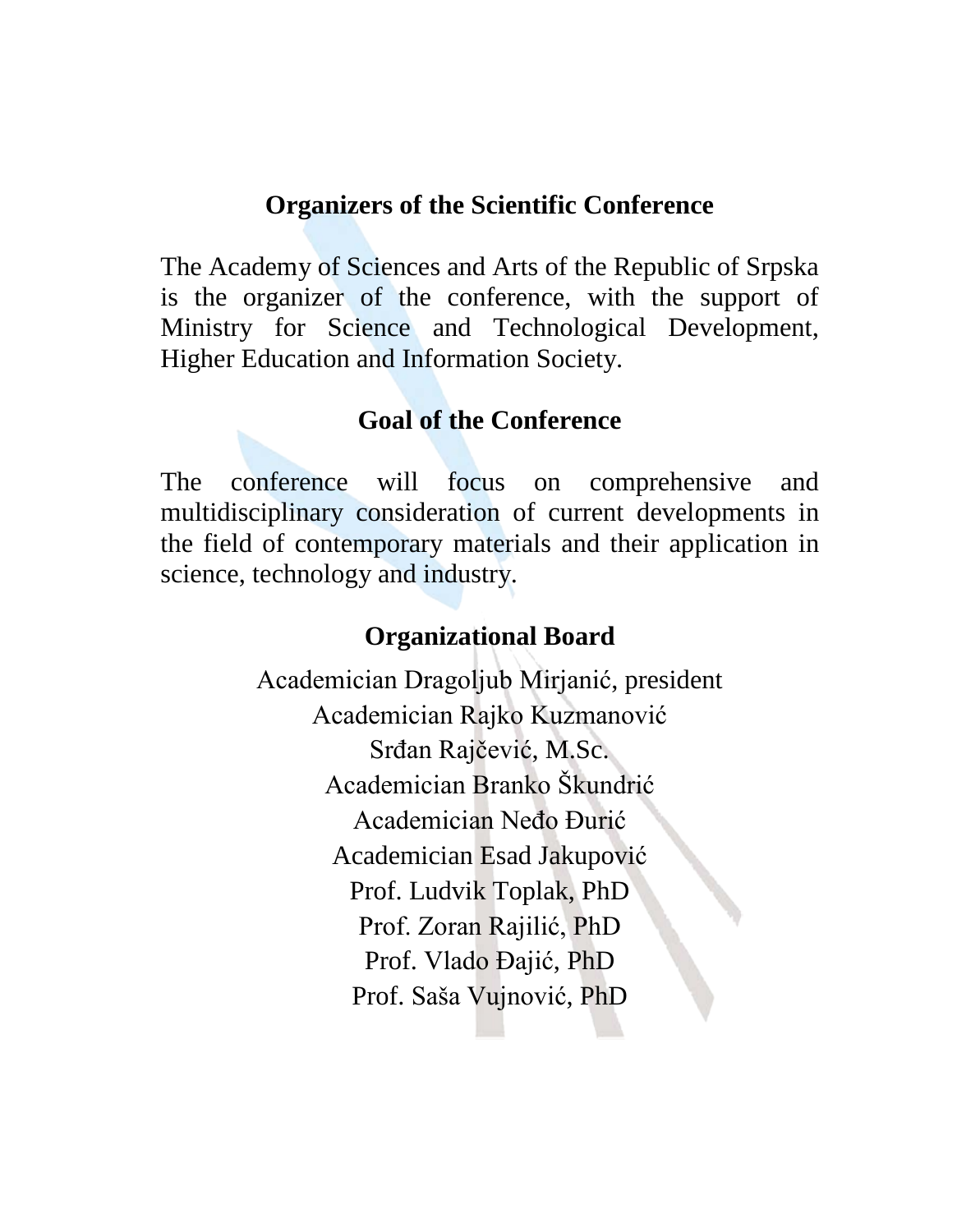### **Program Board**

Academician Dragoljub Mirjanić Academician Branko Škundrić Academician Jovan Šetrajčić Academician Tomislav Pavlović Academician Neđo Đurić Academician Esad Jakupović Academician Rostislav Andrievski (Russia) Academician Milan Damnjanović (Serbia) Academician Geralld Polack (USA) Academician Stane Pejovnik (Slovenia) Prof.dr Spomenka Kobe, Ph.D. (Slovenia) Prof.dr Roumiana Tsenkova, Ph.D. (Japan) Prof.dr Yukio Kosugi, Ph.D. (Japan) Prof.dr Martin Chaplin, Ph.D. (Great Britain) Prof.dr Đuro Koruga, Ph.D. (Serbia) Prof.dr Lidija Matija, Ph.D. (Serbia) Prof.dr Ljubomir Majdandžić, Ph.D. (Croatia) Prof.dr Miomir Pavlović Ph.D. Prof.dr Pero Dugić, Ph.D. Prof.dr Dubravka Marković, Ph.D.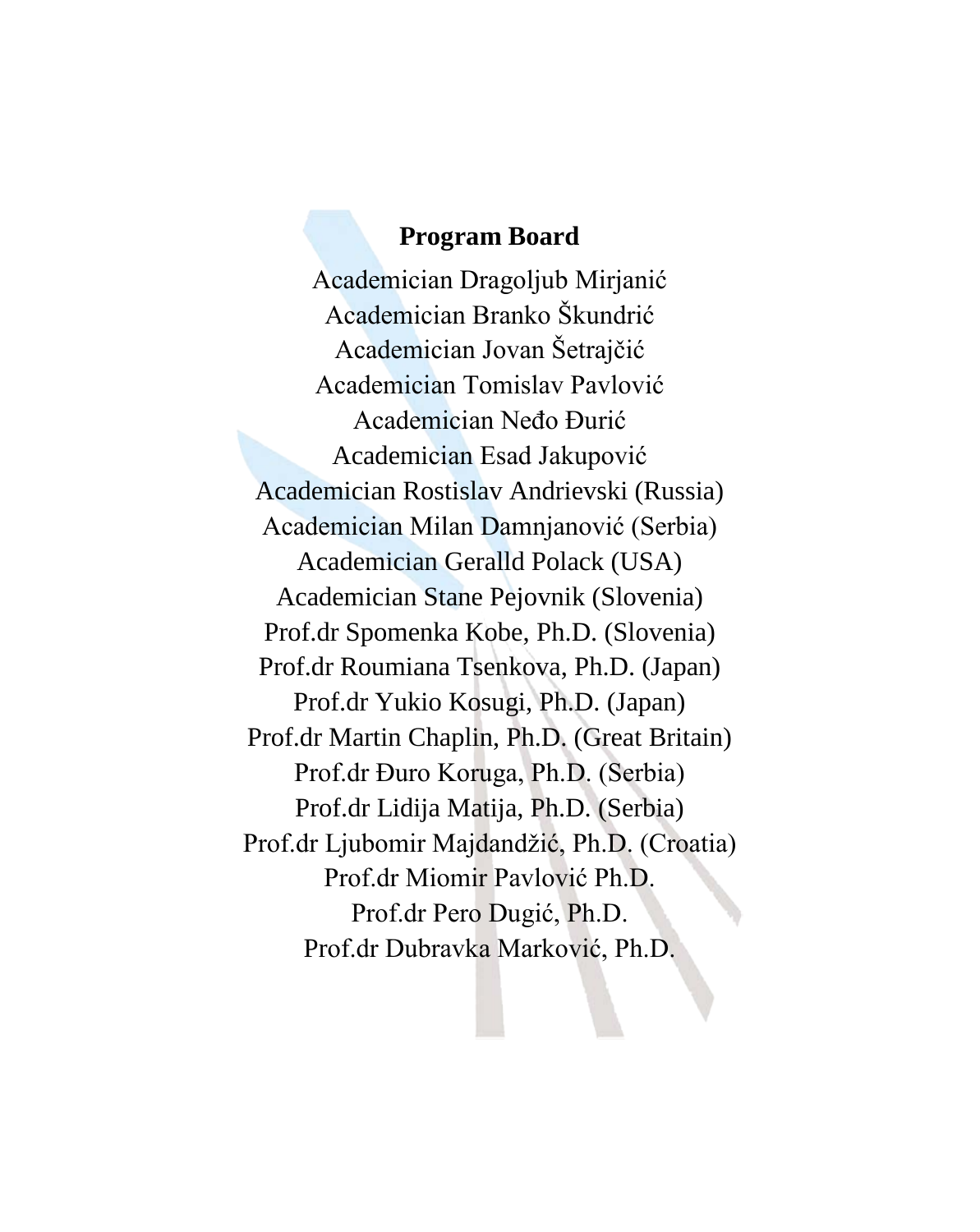# **Work of the Conference**

The work of the conference will take place within three symposia, with the opening lectures and poster presentations.

# **Framework thematic units**

# **SYMPOSIUM A: Science of matter, condensed matter and physics of solid states**

- classical, quantum and nano- approaches to the solid state of matter
- metals and alloys
- ceramics, composite materials and polymers
- optical materials
- magnetic materials
- inorganic nanomaterials
- methods and instruments for fluid characterization
- colloid materials
- eco-materials and eco-technology.

# **SYMPOSIUM B: Biomaterials and nanomedicine**

- biopolymers
- synthetic polymers
- metal biomaterials
- ceramic and glass biomaterials
- composite biomaterials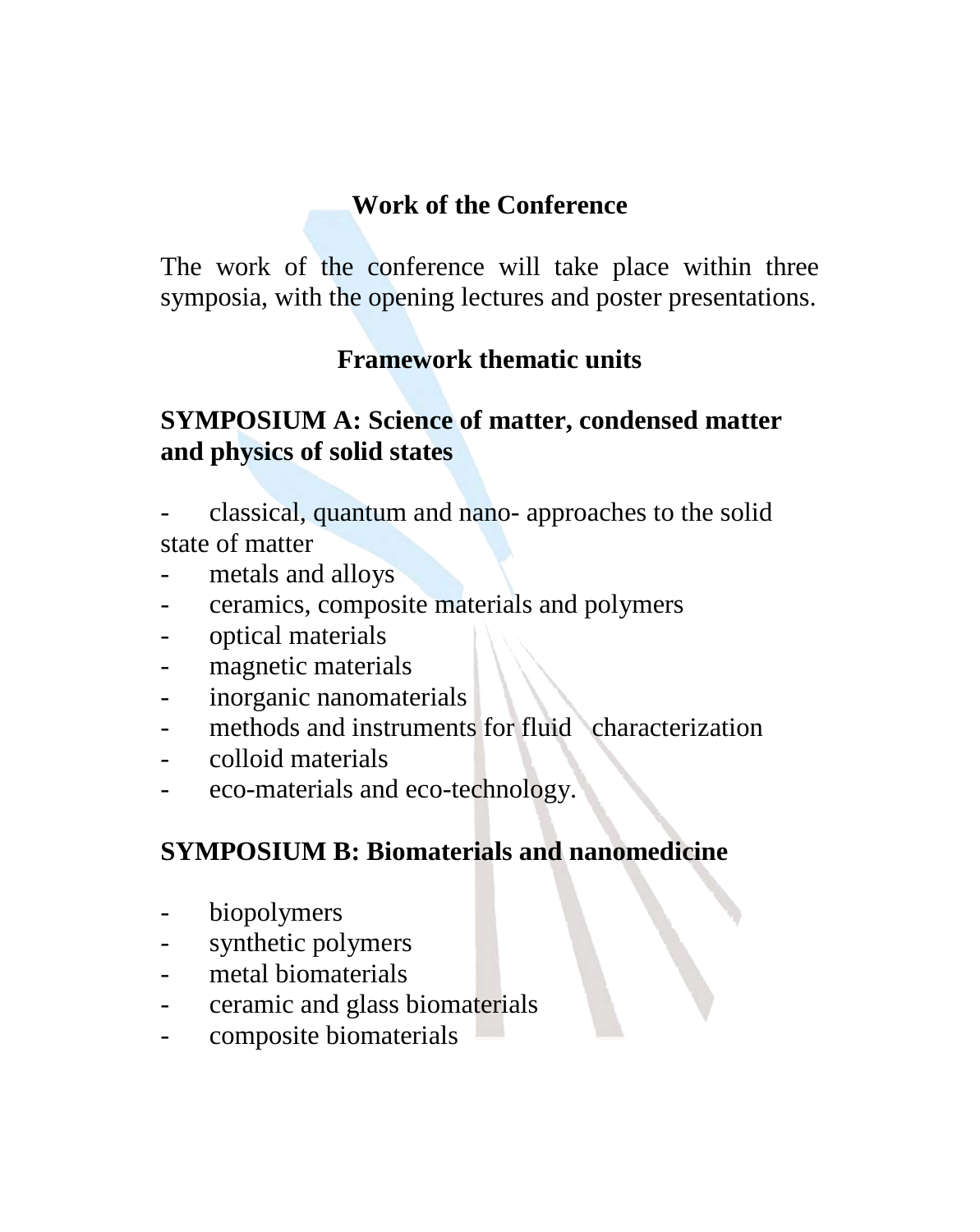nanomaterials and nanotechnology in dentistry and pharmacy

bionanoparticles, quantum dots in diagnostics and therapy

- bio-nanosensors and nanomedicine

# **SYMPOSIUM C: Water**

- structure of water
- biological waters and liquid crystals
- aquaporins, extracellular and intracellular waters
- water metabolism and disease-causing agents
- exclusion of the zone in the water
- water spectroscopy and aquaphotomics
- water of nano-layers and nano-liquids
- nanomedicine on water basis

# **Time and place of conference**

Scientific Conference *"Contemporary Materials 2022"* will take place from  $8<sup>th</sup>$  to  $9<sup>th</sup>$  September 2022 in Banja Luka, in the building of the Academy of Sciences and Arts of Republic of Srpska.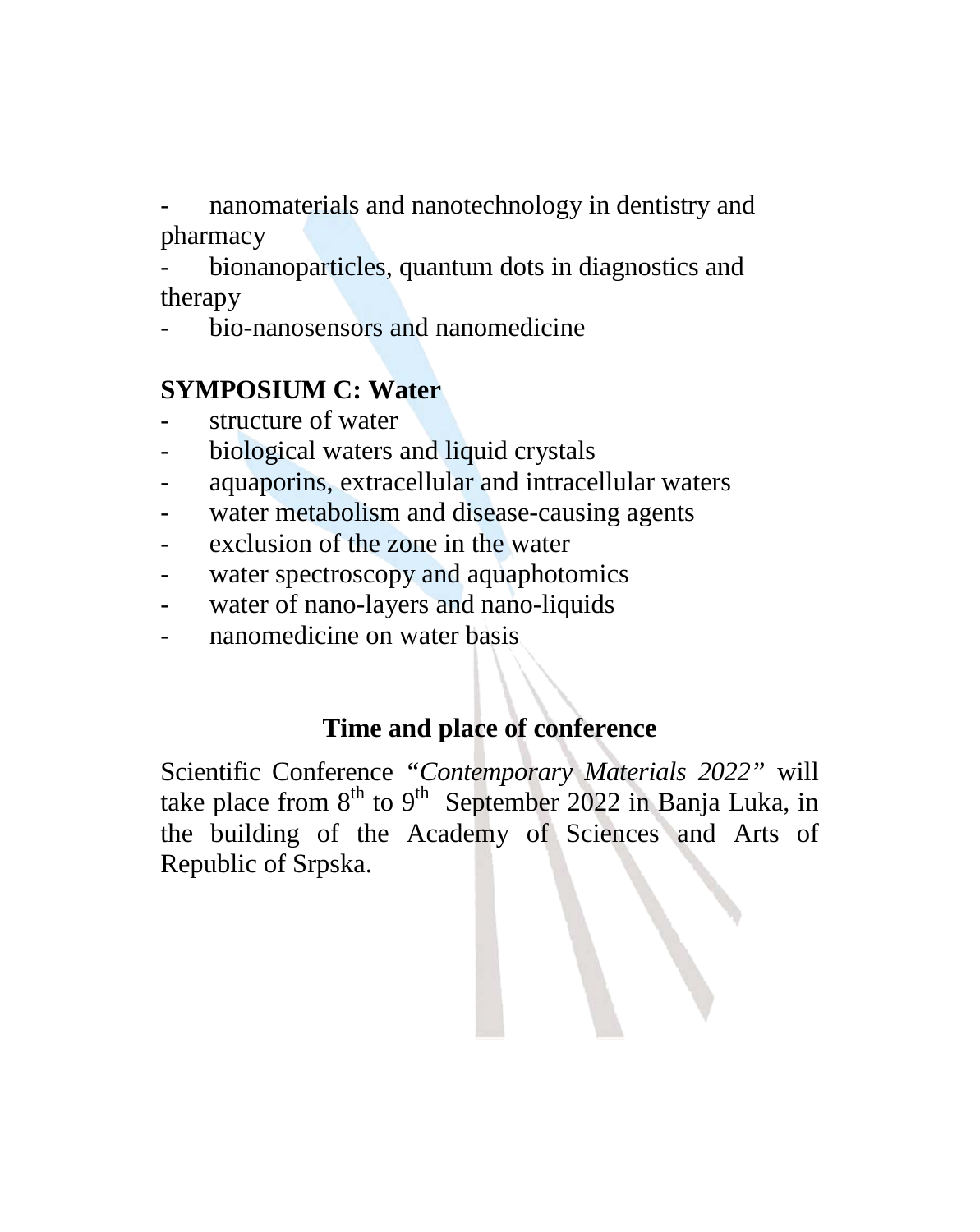### **Papers**

### *Submission of papers*

Abstracts and key words should be sent by [online submission](http://savremenimaterijali.info/index.php?idsek=49&jezik=7) not later than on July 1, 2022, with the indication of the subject to which the paper may belong (full author names, institutions, and email address). Summary and key words, unlike the paper, should be written in both Serbian and the English language, font Times New Roman 9 points (Multilanguage support). The summary should comprise up to ten lines of written text.

Notification of preliminary acceptance of the paper will be delivered to the author/authors by July 15, 2022.

The deadline for submitting complete papers is August 10, 2022. Only papers submitted by this date are going to be incorporated in the Programme of the Conference.

The [online submission](http://savremenimaterijali.info/index.php?idsek=49&jezik=7) of abstracts and papers is available at the web site [www.savremenimaterijali.info](http://www.savremenimaterijali.info/) .

### *Publishing of the papers*

The work program will be available at the web site of the Conference by August 25, 2022 and printed and distributed during registration of participants. Accepted papers will be published in the Journal "*Contemporary Materials*" and in the collection of the papers.